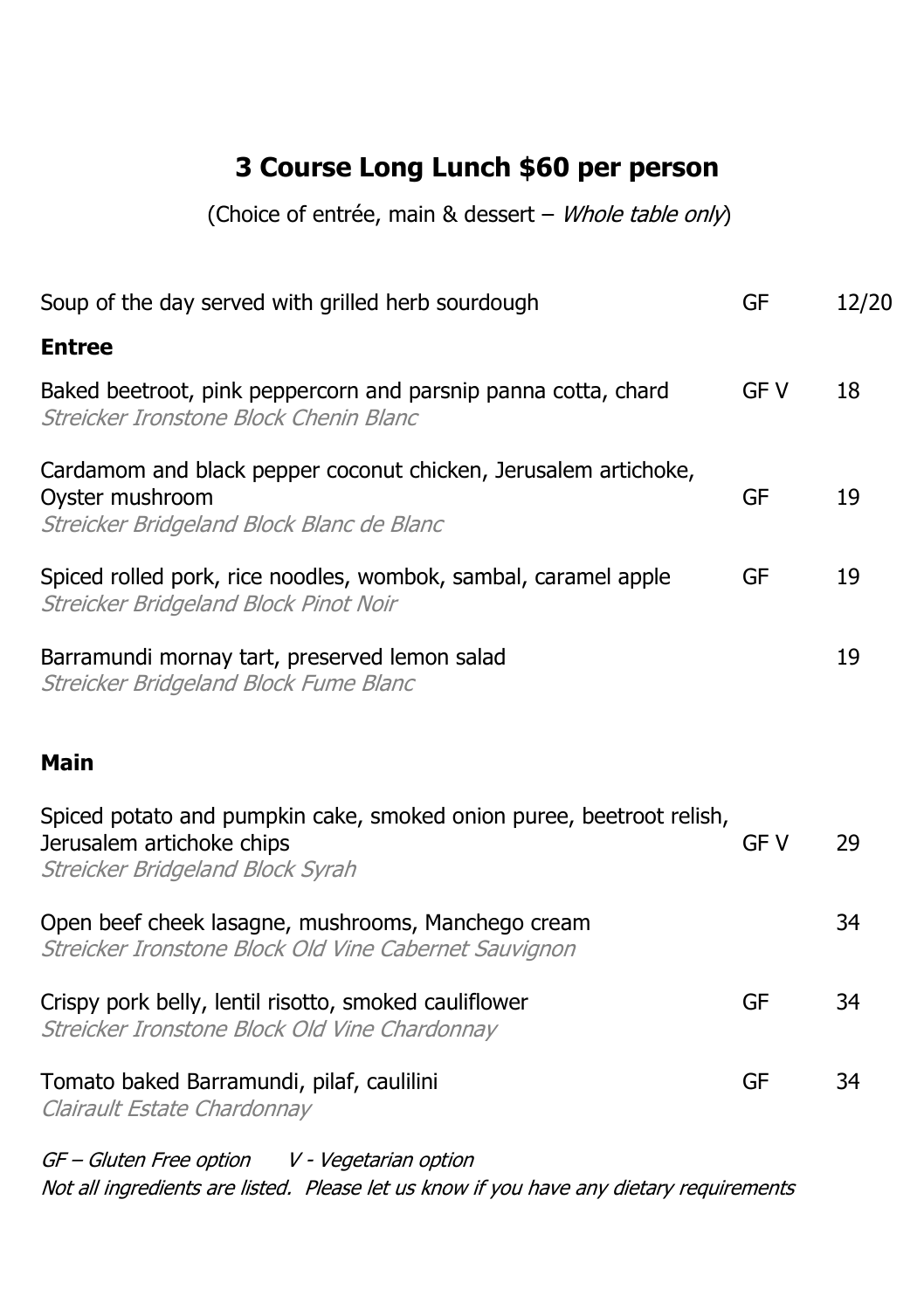#### **Sides**

| House cut chips with aioli            | GE V        |    |
|---------------------------------------|-------------|----|
| House Made sourdough, olive oil, salt |             | ъ. |
| Mixed leaves, House Made dressing     | $GF$ DF V 7 |    |
| Roasted root vegetables, rosemary     | V DFO       | 10 |

| House Made rocky road                |  |
|--------------------------------------|--|
| <b>Dessert</b>                       |  |
| Poached pear pie, vanilla mascarpone |  |

Orange almond pudding, dark choc-orange sauce, poppy seed glass GF 12

**Cheese** - with House Made crackers, biscotti, apple chilli jam, honey walnuts One Cheese: 15 | Two Cheeses: 22 | Three Cheeses: 29 \*Cheese \$3 extra when part of our 3-course menu for 1 cheese

Cheddar – King Island Aged (TAS) Blue – King Island Roaring 40s (TAS) Brie – Margaret River (WA)